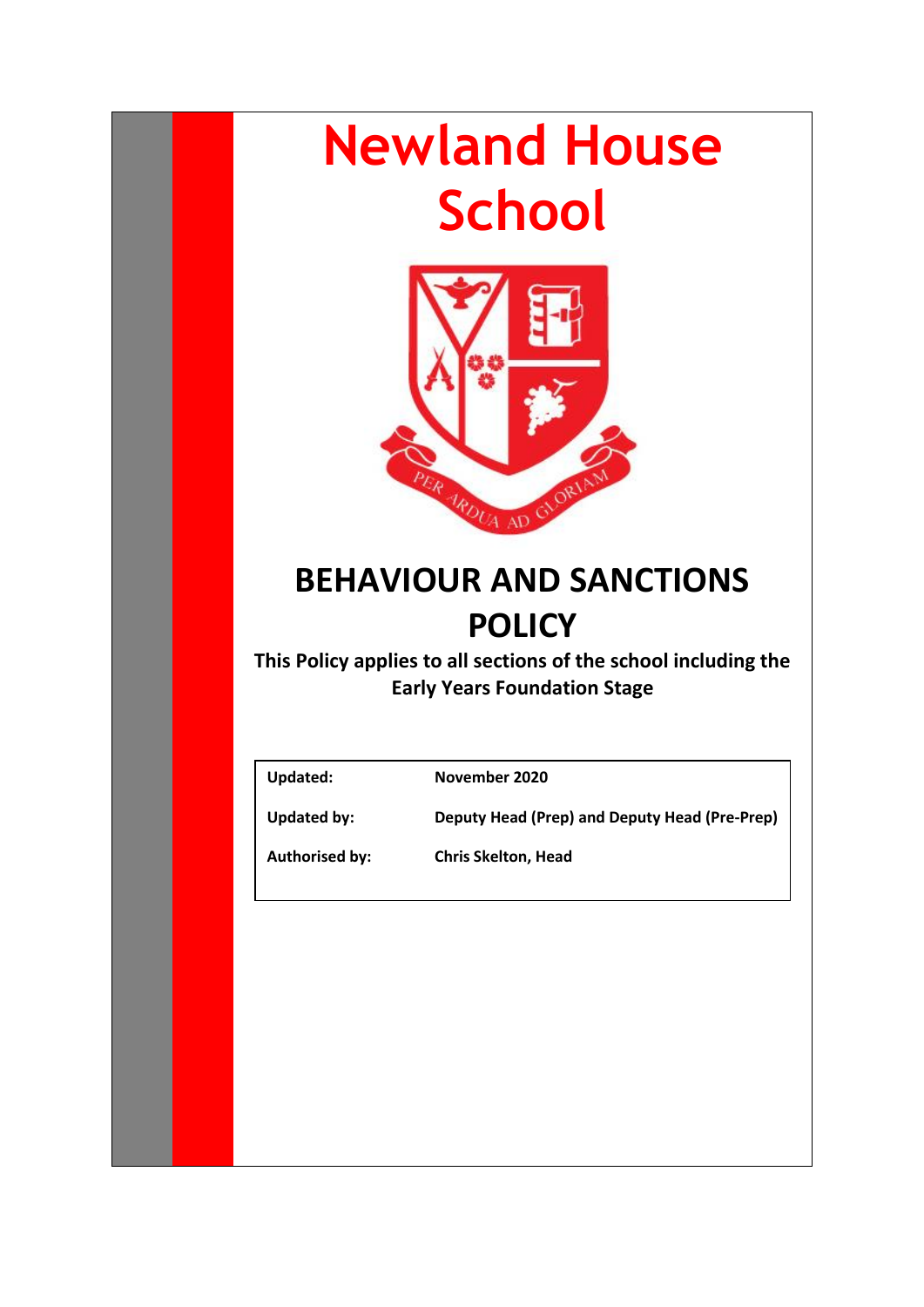| <b>Contents</b>   |                                                          |         |  |
|-------------------|----------------------------------------------------------|---------|--|
| $\mathbf{1}$      | Introduction                                             | Page 3  |  |
| 2                 | Aims                                                     | Page 3  |  |
| 3                 | Code of conduct                                          | Page 4  |  |
| 4                 | Incentive scheme                                         | Page 4  |  |
| 5                 | Sanctions                                                | Page 5  |  |
| 6                 | Procedure for pupils up to and including Year 4          | Page 6  |  |
| 7                 | Pre-Prep Three strike procedure                          | Page 7  |  |
| 8                 | Procedures for dealing with major breaches of discipline | Page 10 |  |
| 9                 | Supervision outside of classroom                         | Page 11 |  |
| 10                | Parents                                                  | Page 12 |  |
| 11                | Care and control of children                             | Page 12 |  |
| 12                | Incident form                                            | Page 14 |  |
| 13                | <b>Further information</b>                               | Page 14 |  |
| <b>Appendices</b> |                                                          |         |  |
|                   | Appendix 1 - Reasonable force<br>Page 1515               |         |  |
|                   | Appendix 2 - Incident report form<br>Page 17             |         |  |

# **Key**

# **In black – applies to whole school**

**In green – applies to Pre-Prep**

**In blue - applies to Prep**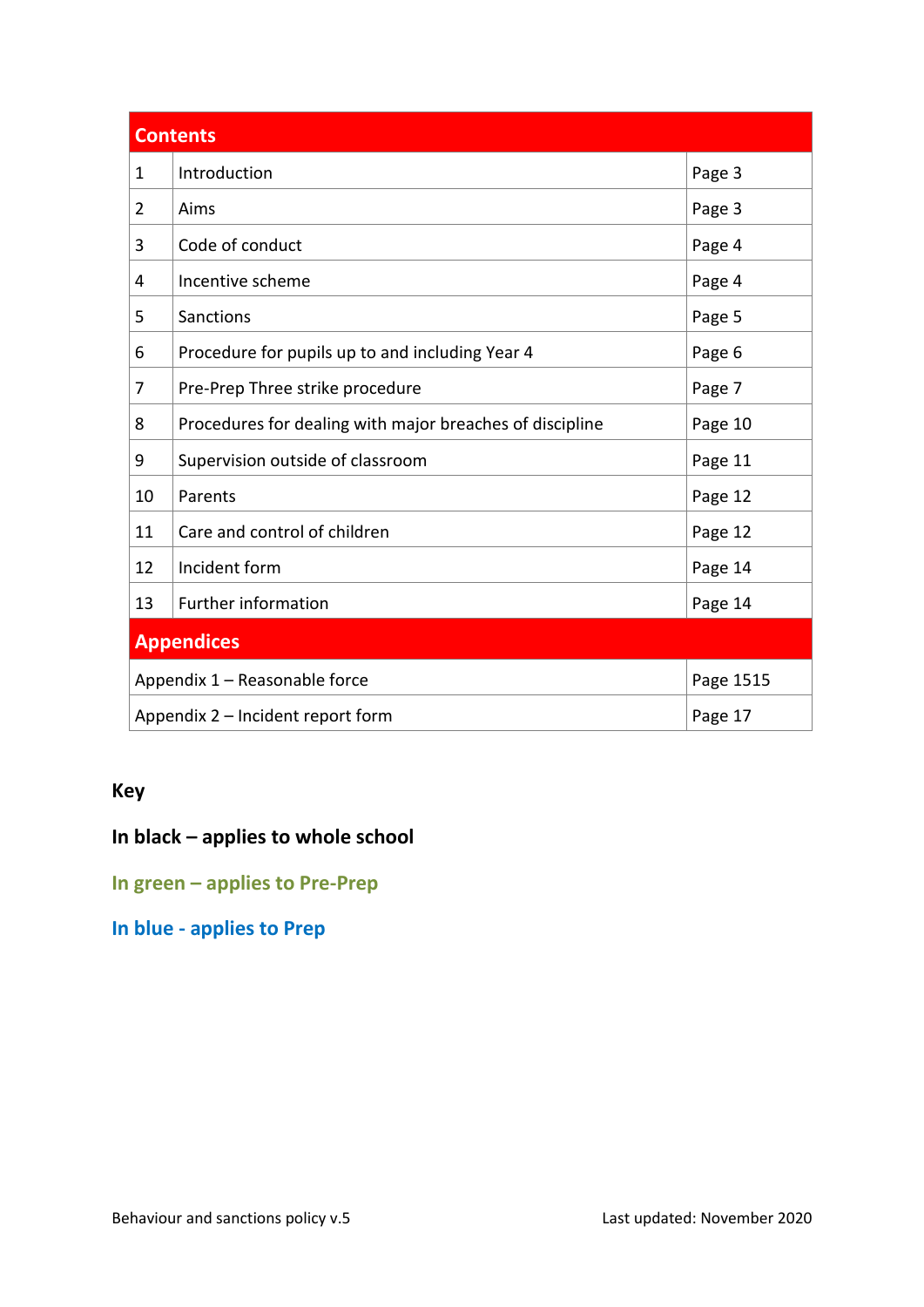# <span id="page-2-0"></span>**1. Introduction**

- 1.1 This policy has been developed in accordance with applicable legislation and guidance and in particular Department for Education (DfE) guidance on *[Behaviour and discipline](https://www.gov.uk/government/publications/behaviour-and-discipline-in-schools)  in schools [\(January 2016\).](https://www.gov.uk/government/publications/behaviour-and-discipline-in-schools)*
- 1.2 Newland House School wishes to provide a school environment that is safe and stimulating for the children in our care. In order to ensure that this is so, we have introduced a policy with set procedures to create a stable, secure and happy working environment for all.
- 1.3 This policy must be supported and followed by the whole school community parents, teachers, children and Governors – based on a sense of community and shared values.
- 1.4 We have a Code of Conduct policy that sets out, in general terms, how we expect our pupils to behave in school and on visits. The Code of Conduct is agreed with the children at the beginning of each school year and reinforced regularly throughout the year. All pupils are expected to behave according to the guidelines set out in the Code and staff will act as role models encouraging and rewarding good behaviour.
- 1.5 The nominated person in charge of behaviour within the Pre-Prep setting is the Deputy Head (Pre-Prep), in the Nursery, it is the Nursery Manager and within the Prep is the Deputy Head (Prep).

## <span id="page-2-1"></span>**2. Aims**

- 2.1 Our aim is that through this policy we motivate children to:
	- Work hard.
	- Behave well.
	- Obey the school rules.
	- Treat everyone in the school and members of the community with respect.
	- Show self-respect.
- 2.2 We do this by:
	- Fostering a caring, family atmosphere, in which teaching and learning can take place in a safe and happy environment.
	- Teach moral values and attitudes through the School Curriculum, as well as knowledge and skills. (This will promote responsible behaviour, self-discipline, selfrespect and respect for other people and property).
	- Reinforcing good behaviour, by providing a range of rewards for children of all ages and abilities, rather than simply to punish bad behaviour.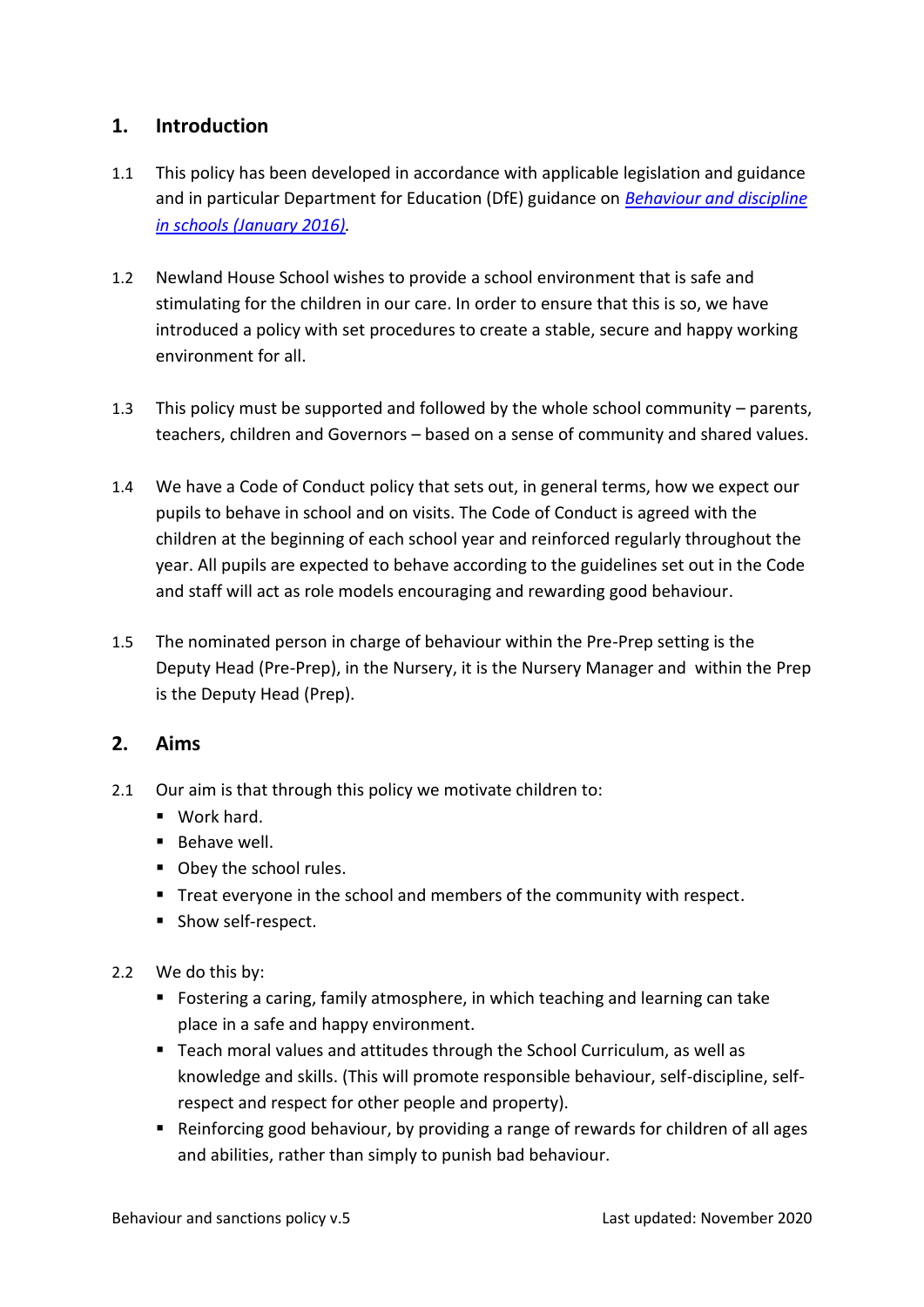- Making clear to children the distinction between minor misdemeanours and serious misbehaviour and the sanctions that will follow any misbehaviour.
- Resolving behavioural problems in a caring and sympathetic manner as they occur, in the expectation of achieving an improvement in behaviour.

# <span id="page-3-0"></span>**3. Code of Conduct**

- 3.1 Our Code of Conduct policy sets out the following principles:
	- All members of the school community should respect one another.
	- All children should acknowledge the authority of, and respect, their teachers and other adults.
	- All children should show regard for their fellow pupils.
	- All children should respect their own and other people's property and take care of books and equipment.
	- Newland House School expects children to be well behaved, well-mannered and attentive.
	- Children should walk and not run within the school.
	- If a child has a grievance against another child, it should be reported to a member of staff, who will take appropriate action.
	- Physical violence is never acceptable, neither is retaliation. Repeated or serious incidents may lead to exclusion.
	- Foul or abusive language should never be used.
	- Children are expected to be punctual.
	- Children should not bring sharp or dangerous instruments to school.
	- Children should wear the correct school uniform. Jewellery should not be worn.
- 3.2 The Code of Conduct has been formulated with the safety and wellbeing of the children in mind, and to enable the school to function efficiently as a place of learning.

## <span id="page-3-1"></span>**4. Incentive scheme**

- 4.1 A major intent of this policy is to encourage pupils to exhibit good behaviour; this is reinforced with a system of praise and reward for all children.
- 4.2 The Pre-Prep scheme is based on gold awards or 'star of the week' cards and whole class rewards through which children can be rewarded for academic and nonacademic achievements, for effort and for being caring, and for all aspects of good work and behaviour.
- 4.3 Each week in assembly the Pre-Prep children are awarded star cards or charts for their work and/or behaviour. In addition, each class teacher gives verbal praise and stickers.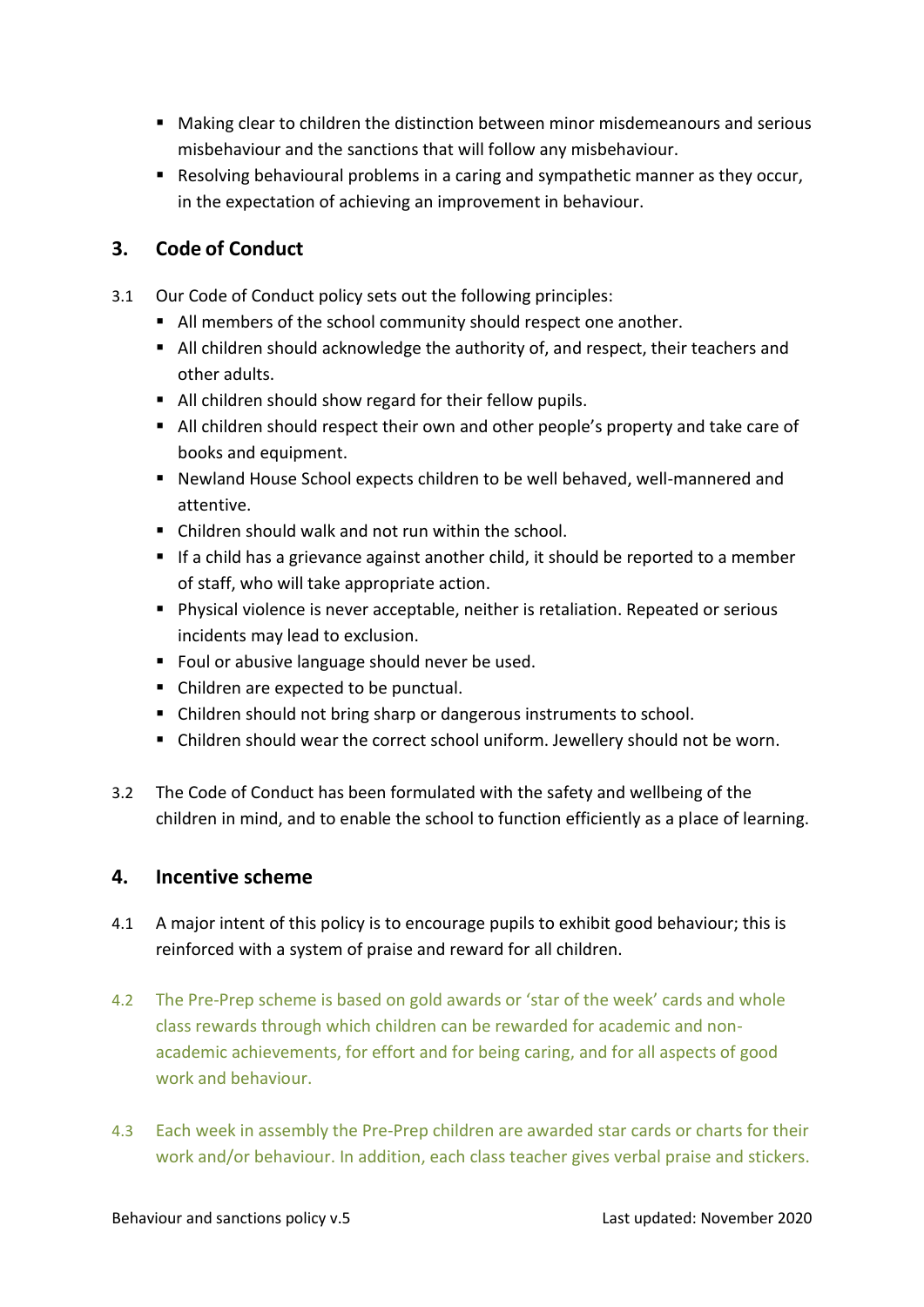- 4.4 The Prep's scheme is based on House Points, through which children can be rewarded for academic and non-academic achievements, for effort and for being caring, and for all aspects of good work and behaviour. This also links with our Newland House School Values of Kindness, Courage, Respect, Community and Honesty.
- 4.5 In the Prep they are divided into houses, with siblings remaining in the same house. Children are awarded House Points for thoughtfulness, being helpful, good work, and so on. Every child's House Points are taken in and recorded each Thursday morning, and the weekly house totals are announced in Assembly each Monday. Weekly House totals and running termly totals are displayed at the bottom of the main stairs and individual totals are displayed in each child's classroom. We hope that each member of a house will urge the others to try their best in every aspect of school life
- 4.6 Throughout the School children are praised for their achievements, both in and out of school, and are frequently presented with certificates or other marks of achievement in School Assemblies.
- 4.7 Most children respond to a positive approach where their efforts are acknowledged and make considerable efforts to improve their work and, when necessary, their behaviour.

## <span id="page-4-0"></span>**5. Sanctions**

- 5.1 There will be times when children behave unacceptably. Children need to discover where the bounds of acceptable behaviour lie, as this is a part of growing up.
- 5.2 Minor breaches of discipline are dealt with by the teacher directly involved, in a caring, firm and fair manner, having regard to the age of the child and individual needs/abilities of the child.
- 5.3 Each case is treated individually. Generally, children are reminded that they are responsible for their own actions and that breaking rules has consequences. Where a pupil has a Special Need or disability, reasonable adjustments should be made.
- 5.4 A SEN register and staff briefings will alert staff when individual judgement should be exercised. The Deputy Head (Pre-Prep) and Deputy Head (Prep) will monitor decisions. Advice can also be sought from the Head of Learning Support.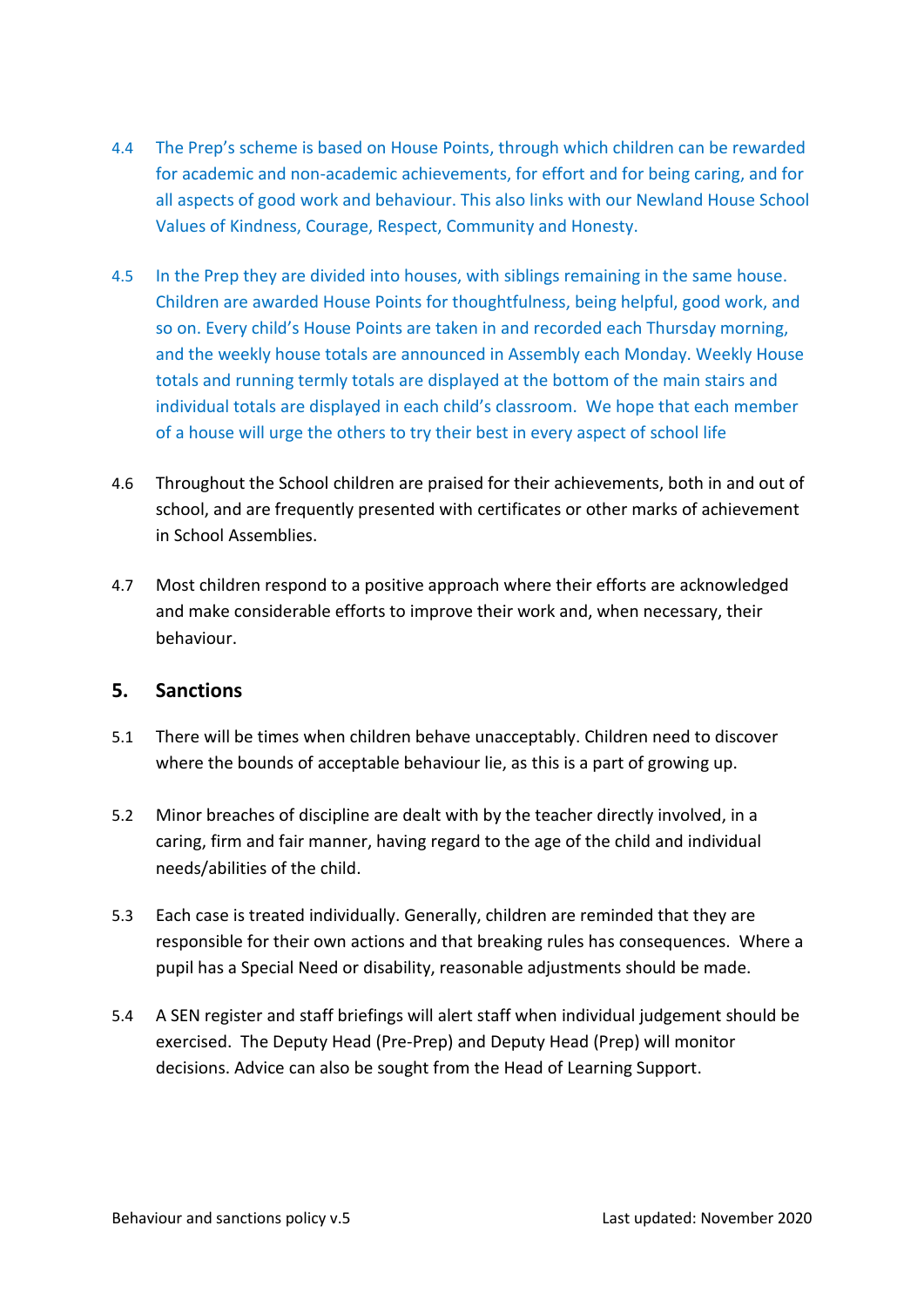5.5 Normal sanctions include a verbal reprimand and reminder of expected behaviour. A teacher might move a child to sit alone in class or require the child to apologise either verbally or in the form of a letter that is signed by the pupils' parents.

# <span id="page-5-0"></span>**6. Procedure for pupils up to and including Year 4**

- 6.1 All staff, children and parents are aware of the staged 'Traffic Light' response. All children are expected to be on a 'green' light at the beginning of each day. If there are incidences of minor unacceptable behaviour a child is given two verbal warnings before an 'amber' warning light is awarded. This indicates to the child that the behaviour that they are displaying is not acceptable. In KS1 5 minutes will be deducted from a child's next playtime after which, the child will return to a green light. In the incident of more serious unacceptable behaviour, for example biting or kicking, or consistent 'amber' light behaviour a child may be given a 'red' light. Each incident of a red traffic light is recorded by the Deputy Head (Pre-Prep) so that behavioural patterns can be tracked. If a child receives a 'red' the Deputy Head (Pre-Prep) or Assistant Deputy Head (Pre-Prep) talks to that child, they miss the next playtime and the parent is informed. The next day the child returns to a 'green' light.
- 6.2 If the unacceptable behaviour is persistent or recurring, parents become involved and the child may be put on a PSP (personal support plan). This is carried out with the parents, the teacher and the Special Educational Needs and Disability Co-ordinator (SENDCo).
- 6.3 Staff should consider whether continuing disruptive behaviour might be the result of unmet educational or other needs. At this point, the school will consider whether a multi-agency assessment is necessary.
- 6.4 Major breaches of discipline are very rare at Newland House School, in both the Prep and Pre-Prep. However, if a child displays behaviour which is indicative of a major breach of discipline, the procedure for dealing with major breaches of discipline will be enforced as set out in section 6.
- 6.5 Details of sanctions or serious misbehaviour will be kept by the Deputy Head (Prep) or Deputy Head (Pre-Prep) on a central register.
- 6.6 Each classroom has a copy of the agreed 'school rules'. The children shared in this process and devised the 5-point list.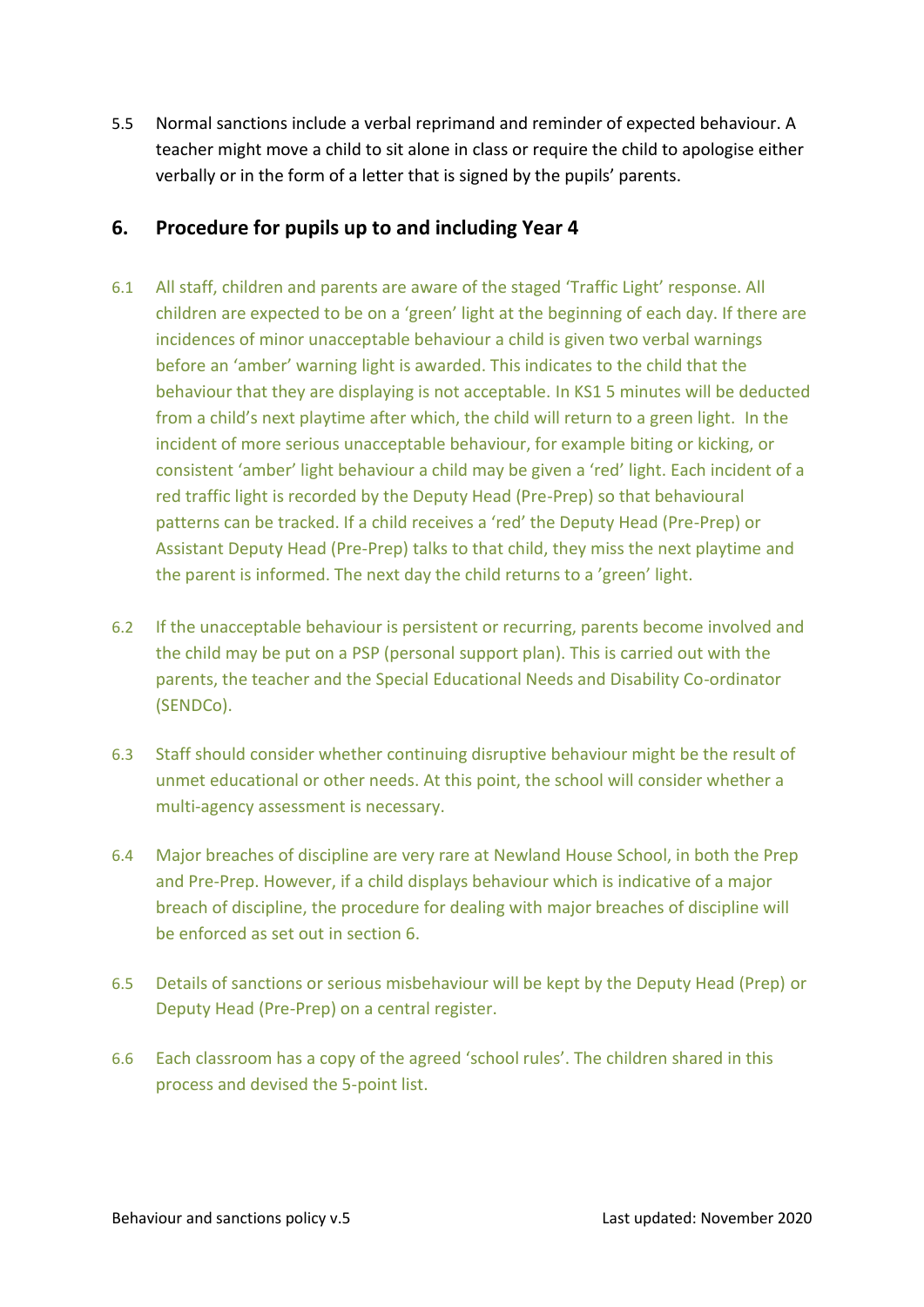- *1.* Keep hands, feet and objects to ourselves.
- *2.* We will do as we are asked first time and will listen and respect our friends and teachers.
- *3.* We will walk around school without disturbing anyone.
- *4.* We will call everyone by their own given name and not hurt people with what we say.
- *5.* We will always try our best in all we do
- 6.7 Each classroom also has a traffic light sign that is easily visible and is situated next to the school rules with the rewards and sanctions also clearly displayed as seen below.

- 1. Praise from the teacher.
- 2. Sticker/star from teacher.
- 3. The child is sent to show/tell another member of staff about their achievements.

#### **SANCTIONS**

- 1. Teacher will talk to the child.
- 2. The child will be given an 'amber light'.
- 3. The child will be given a 'red light' and sent to the Deputy Head (Pre-Prep). Parents are informed and it is recorded on a central register.

#### **Whole class rewards and sanctions**

6.8 In the Pre-Prep, the children are also awarded with whole class rewards in the form of a piece of treasure for their treasure chest.

#### <span id="page-6-0"></span>**7. Prep Three strike procedure**

#### **Level 1**

- 7.1 The majority of disciplinary matters are minor day to day offences and the School encourages such matters to be dealt with by the individual member of staff. These may include offences in relation to home and class work, pastoral or social matters which are accepted as not being abnormal for pupils of this age on a daily basis at this school. More often than not, misbehaviour at this level can be 'nipped in the bud' swiftly and relatively easily.
- 7.2 Staff should use 3sys to record any incidents of misbehaviour and where appropriate, information will be shared with parents. Recording information on 3Sys is essential. It enables the Form Tutor to build up an accurate picture of the pupil's behaviour over time. The responsibility for addressing the unacceptable behaviour remains with the member of staff who has spotted it, but the Form Tutor will follow up with pupils any incidents of unacceptable behaviour.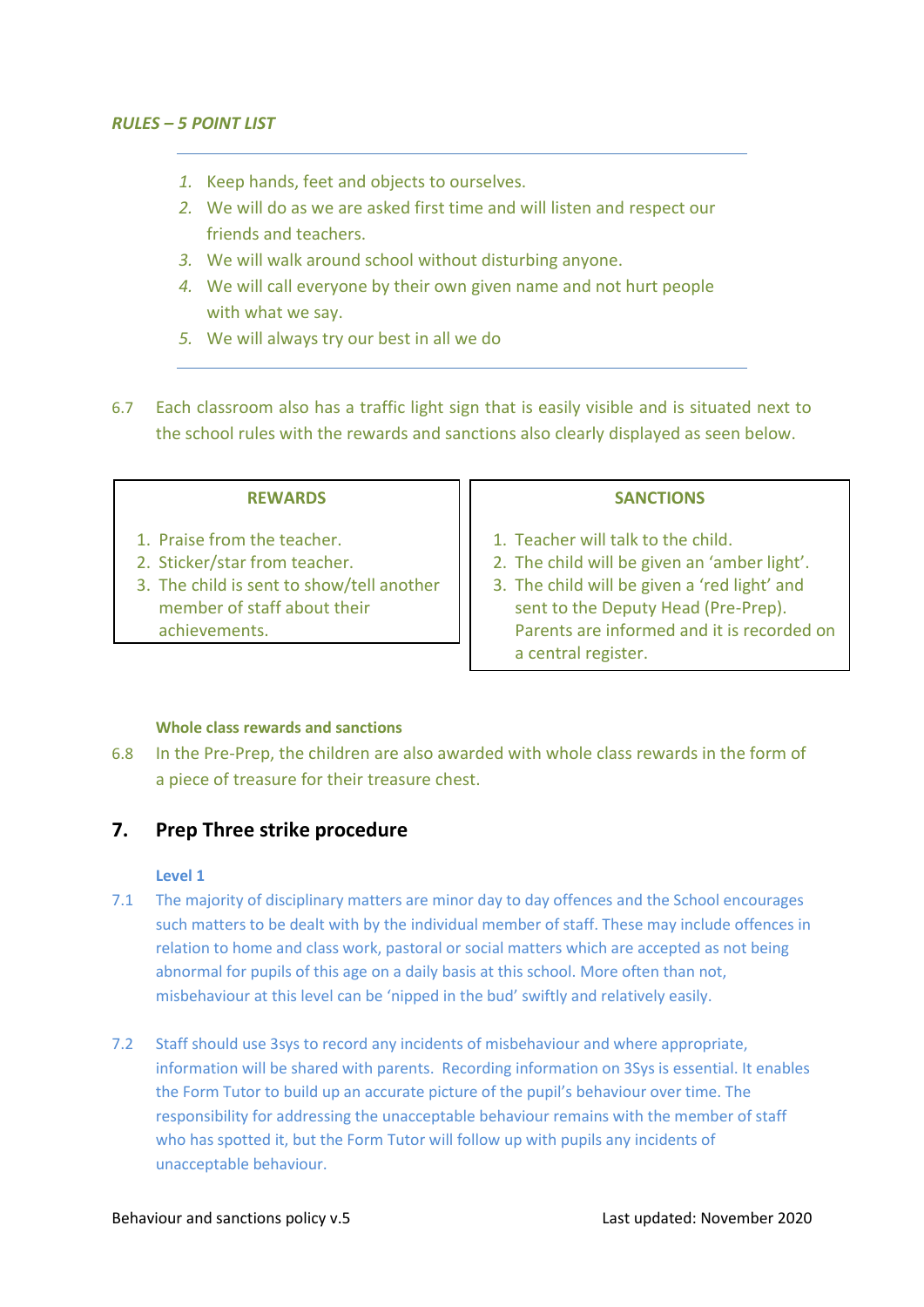- 7.3 Warnings are available as a sanction at this level. **The system operates on the principles of 'three strikes and you are out'. Initially a member of staff will ask a pupil to correct their behaviour.** If the behaviour continues the member of staff will remind the pupil of what is expected and explain that they have one more chance to correct their behaviour. If the pupil chooses not to do so, a warning is issued along with the reason for the sanction. This is recorded on 3Sys.
- 7.4 The Form Tutor will receive notification of the misdemeanour and will speak to the pupil about this. The Form Tutor will record a Warning in the pupil's Homework Diary. Three warnings result in a detention with the pupil's Head of Year or the Deputy Head (Prep).
- 7.5 Warnings should be issued for the following (this list is not exhaustive):
	- Running at speed through the corridors
	- Unkind / thoughtless comments to a classmate
	- Mobile phone being used without permission from a member of staff
	- Arriving late to a lesson without a valid reason
	- Disruption
	- Lack of effort
	- Talking out of turn
	- When several reminders are needed for minor offences like appearance, equipment etc. Repeated behaviour issues where a verbal reminder is not considered sufficient or has not been effective.
- 7.6 As well as issuing a pupil with a Warning, a member of staff may ask a pupil to return to the classroom during a break time to complete a piece of work, write an apology letter or serve an informal detention.

#### **Level 2**

- 7.7 If the member of staff feels that the sanctions available at Level 1 have not improved a pupil's behaviour, they may give a detention to be served with the Head of Year. A detention may be given for an individual act of serious misbehaviour or for cumulative offences (for example, three warnings).
- 7.8 The following sanctions are available at this level, in addition to those at Level 1:
	- **The pupil concerned has to go and speak with the Head of Year or Deputy Head** (Prep), preferably during a break or lunchtime, or more urgently during lessons.
	- The Head of Year or Deputy Head (Prep) will contact the pupil's parents to discuss the issue and explain why a detention has been imposed.
	- A thirty-minute detention. This is recorded on 3Sys and also in the Homework Diary.
- 7.9 Examples of where a lunchtime detention is appropriate include:
	- Swearing or inappropriate language including homophobic, racist or sexist language
	- Being out of bounds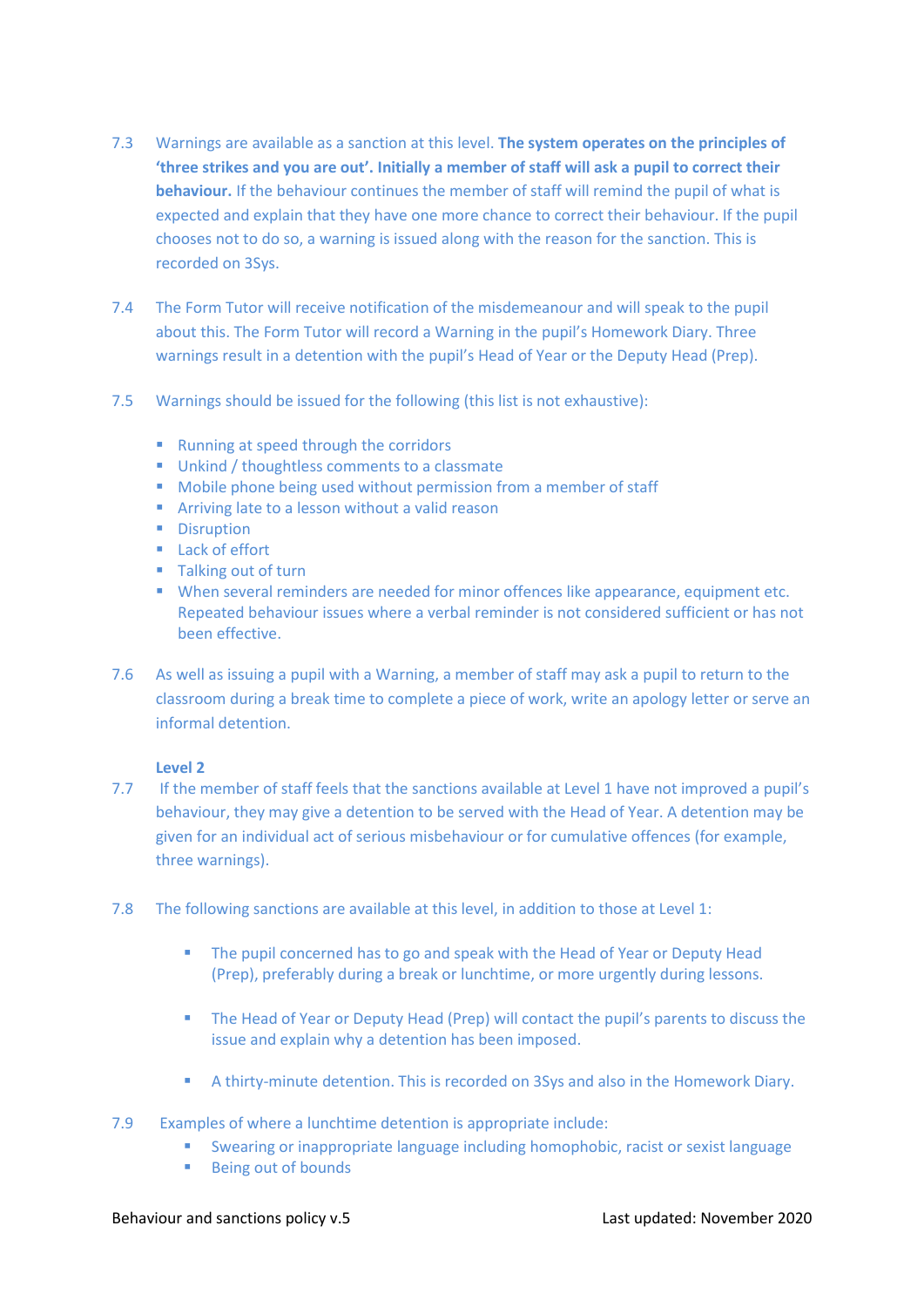- Rudeness to staff or peers
- Persistent disruption in a lesson (where a Warning is insufficient)
- Damage to school property
- Defiance
- Disobeying a rule that has been recently reinforced with the whole school
- Physical behaviour
- When a series of Warnings have been received for similar small incidents of poor behaviour, a member of staff can issue a Lunchtime Detention to address these.

#### **Level 3**

- 7.10 A pupil will be sent to the Head of Year and/or Deputy Head (Prep) for serious acts of antisocial behaviour such as:
	- systematic verbal or physical bullying
	- stealing
	- foul and/or abusive language
	- very poor academic achievement through lack of effort over a period of time.
- 7.11 A pupil should also be referred to their Head of Year and/Deputy Head (Prep) for amassing a sufficiently high number of warnings or detentions to warrant an after-school detention.
- 7.12 After-School Detention are available as a sanction at this level, in addition to those at Levels 1 and 2. This will be imposed when a pupil has either been given an unacceptable number of lunchtime detentions or for a single act of particularly poor behaviour which would not usually be dealt with at Level 1 and 2.
- 7.13 After-School detentions will be held from 3.45-4.45pm. The Head of Year or Deputy Head (Prep) will contact the parents explaining the reasons for the detention.
- 7.14 No set number of detentions will warrant an after-school detention. Each case will be considered individually after consultation between the Head of Year or Deputy Head (Prep) and the relevant member of staff. However, in most cases after a pupil has served two lunchtime detentions, he/she will be warned that a third may be an after-school detention.
- 7.15 After school detentions are recorded on 3Sys.
- 7.16 All teaching staff in Prep have the discretion to impose a lunchtime detention for serious misbehaviour or consistent misdemeanours. Although pupils will be given time to have a reduced lunch break.
- 7.17 If the unacceptable behaviour is persistent or recurring, parents become involved. Children might then be placed on a daily or weekly report system, with parents' support, to monitor their behaviour. However, this must only be done with the agreement of the Head or Deputy Head (Prep).
- 7.18 This type of behaviour is rare at Newland House School and it is the duty of the Head or Deputy Head (Prep) to deal with it promptly, particularly if the problem persists.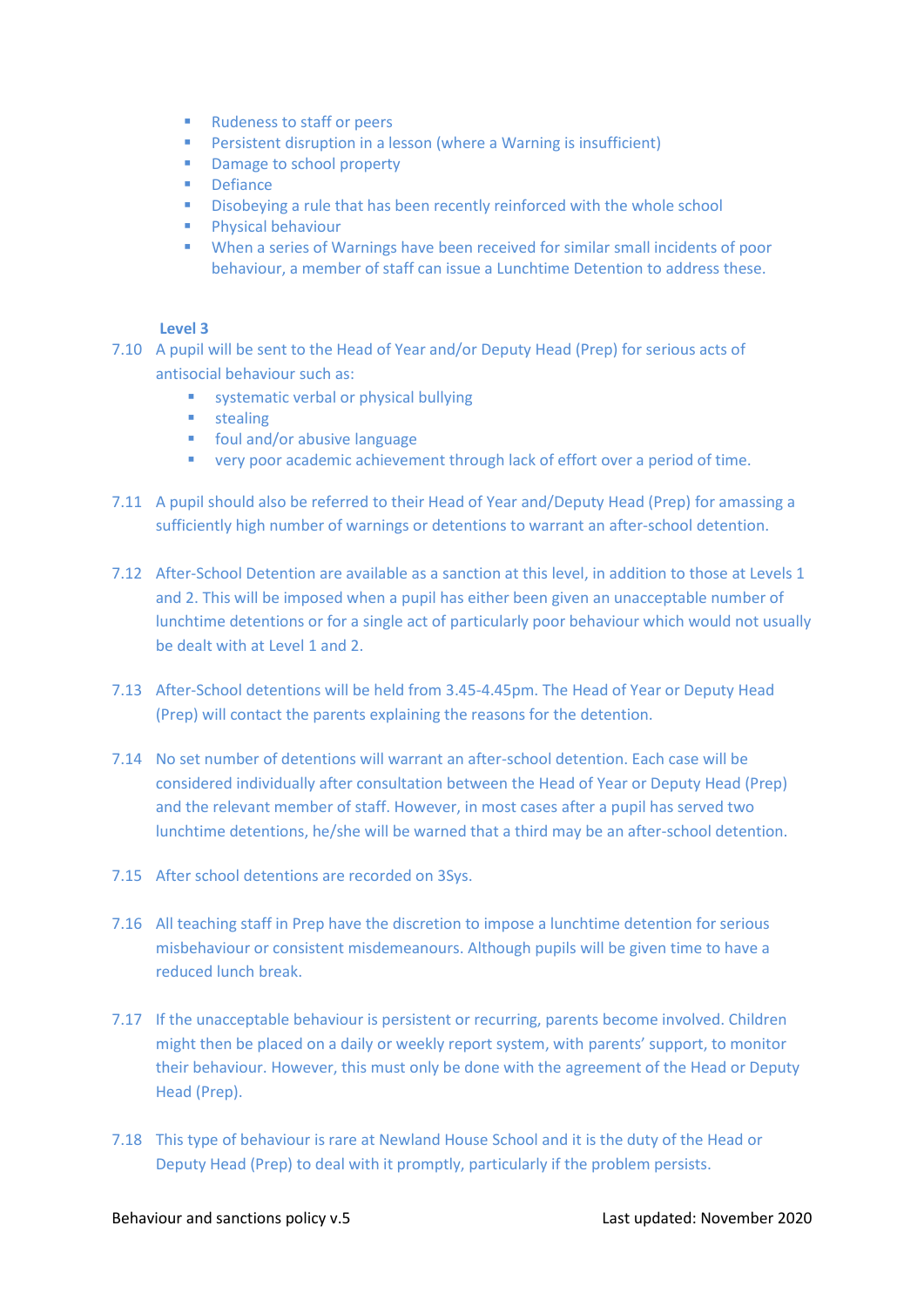#### 7.19 Details of sanctions or serious misbehaviour will be kept by the Deputy Head (Prep) on a central register.

#### **Pupils with special educational needs and disabled pupils**

7.20 Particular consideration will be given to those pupils with special educational needs or disability when considering behaviour, discipline and sanctions. The school will take account of special education needs when considering whether or not to exclude a pupil. Pupils will not be treated less favourably for reasons related to the disability and steps will be taken to ensure this. Steps could include differentiation in the School's behaviour policy, behaviour modification strategies and requesting external help with a child.

## <span id="page-9-0"></span>**8. Procedures for dealing with major breaches of discipline**

- A verbal warning by the Head or Deputy Head (Prep) concerning future conduct.
- A letter, e-mail or phone call to parents informing them of their child's unacceptable behaviour.
- A meeting with parents, at which a warning is given about further sanctions, unless there is an improvement in the child's behaviour.
- A case conference with parents possibly involving educational or behavioural experts.
- If the problem is severe or recurring, there is the possibility of fixed term or permanent exclusion but only after consultation with the Governor responsible for disciplinary matters and the Head.
- Parents have the right of appeal to the Disciplinary Committee of the Governing Body against any decision to exclude their child. This committee would be chaired by the Chair and would consist of a minimum of three Governors including the Chair but excluding the Governor responsible for disciplinary matters, who would have been involved in the original decision.
- The school will view false allegations or malicious accusations made against staff in bad faith extremely seriously and reserves the right to take any and all appropriate action.

NB: A particularly serious problem could result in suspending the normal procedure and a child being taken home straight away.

#### **Confiscation of inappropriate items**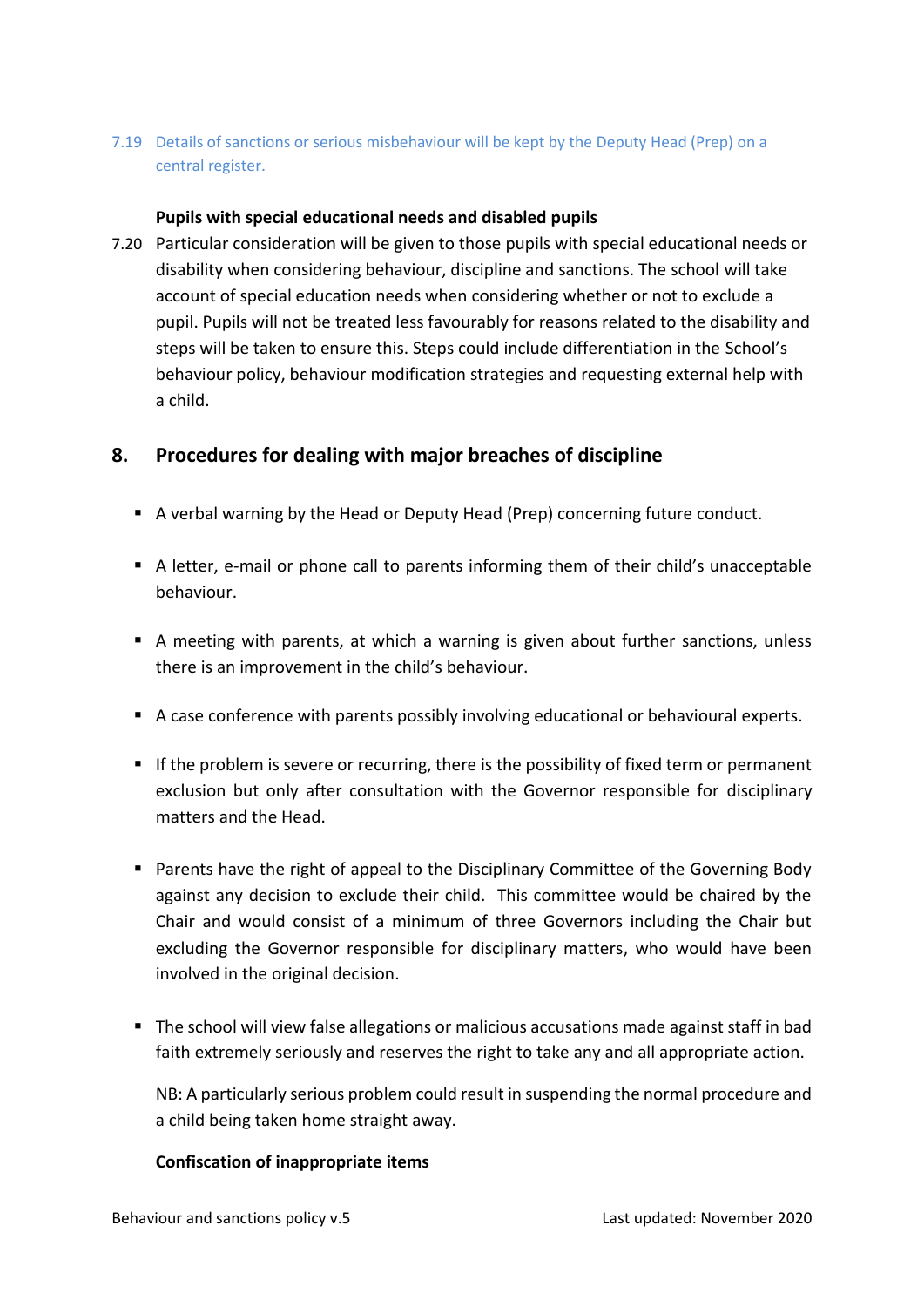- 8.1 There are two sets of legal provisions which enable school staff to confiscate items from pupils:
	- 1) The general power to discipline enables a member of staff to confiscate, retain or dispose of a pupil's property as a punishment, so long as it is reasonable in the circumstances. The law protects them from liability for damage to, or loss of, any confiscated items provided they have acted lawfully<sup>1</sup>. Newland House School will keep the confiscated item in a locked cupboard until it can be returned to the child's parent.
	- 2) Power to search without consent for "prohibited items"<sup>2</sup> including:
		- knives and weapons
		- alcohol
		- illegal drugs
		- stolen items
		- tobacco and cigarette papers
		- **■** fireworks
		- pornographic images
		- any article that has been or is likely to be used to commit an offence, cause personal injury or damage to property; and
		- any item banned by the school rules which has been identified in the rules as an item which may be searched for.
- *8.2* The legislation sets out what must be done with prohibited items found as a result of a search. Weapons and knives and extreme or child pornography must always be handed over to the police, otherwise it is for the teacher to decide if and when to return a confiscated item. More detailed advice on confiscation and what must be done with prohibited items found as a result of a search is provided in '*[Screening,](https://www.gov.uk/government/publications/searching-screening-and-confiscation)  Searching and Confiscation – [advice for head teachers, staff and gov](https://www.gov.uk/government/publications/searching-screening-and-confiscation)erning bodies'.*

# <span id="page-10-0"></span>**9. Supervision outside of the classroom**

- 9.1 Supervision is by staff members at break and lunch. They should maintain order; usually by reminding children of the standard of behaviour expected. Minor problems might result in the child being asked to do something to help the school community, for example, picking up litter. If a child misbehaves in the playground they might be asked to stand quietly by a wall for a short period of time to reflect on their behaviour.
- 9.2 The children should treat the kitchen staff with the respect due to all adults at Newland House School and rudeness will not be tolerated.

<sup>1</sup> Section 94 of the Education and Inspections Act 2006

<sup>2</sup> Section 550ZA (3) of the Education Act 1996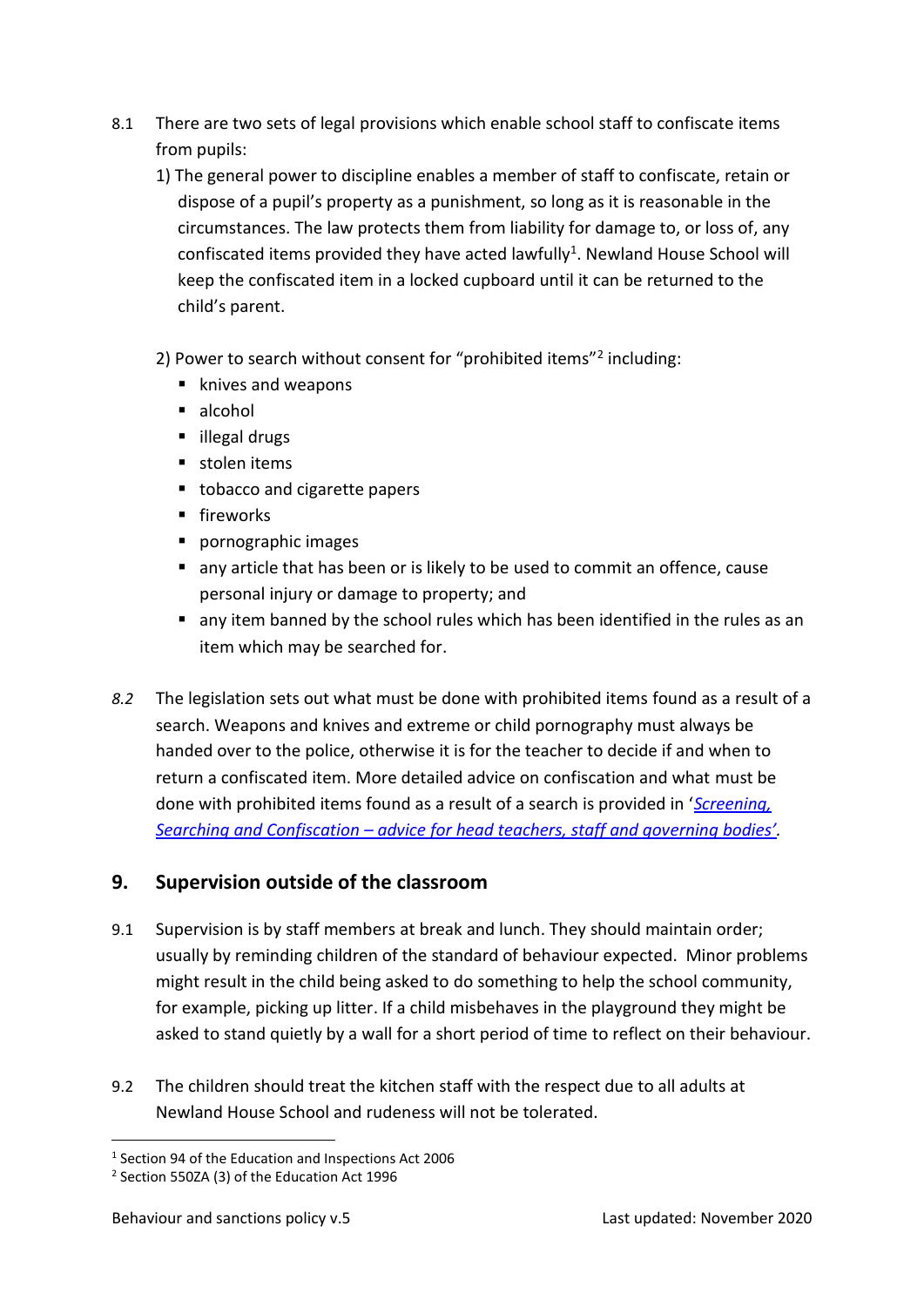#### **Pupils' conduct outside the school gates**

- 9.3 Teachers have the power to discipline pupils for misbehaving outside of the school premises "to such an extent as is reasonable"<sup>3</sup>
- 9.4 Teachers may discipline pupils for:
	- misbehaviour when the pupil is:
		- o taking part in any school-organised or school-related activity or
		- o travelling to or from school or
		- o wearing school uniform or
		- $\circ$  in some other way, identifiable as a pupil at the school.
	- or misbehaviour at any time, whether or not the conditions above apply, that:
		- o could have repercussions for the orderly running of the school or
		- o poses a threat to another pupil or member of the public or
		- o could adversely affect the reputation of the school.
- 9.5 In all cases of misbehaviour, the teacher can only discipline the pupil on school premises or elsewhere when the pupil is under the lawful control of the staff member.

## <span id="page-11-0"></span>**10. Parents**

- 10.1 Parents can help by recognising that an effective school Behaviour and sanctions policy requires close co-operation between parents, teachers and children. Parents should discuss the school code of conduct with their child, emphasising that they support the code.
- 10.2 Attending Parents' Evenings and parents' functions and by developing informal contacts with school helps to reinforce their support for the Policy. Teaching and learning cannot take place without sound discipline and parents should recognise that staff will deal with behaviour problems patiently and positively.

# <span id="page-11-1"></span>**11. Care and control of children**

11.1 Staff have a responsibility to provide interesting, challenging and well-paced lessons that motivate and engage the interest of pupils. At Newland House School, we work hard to ensure that every child feels valued and happy and that he/she grows in confidence whatever his/her needs. We want all children to develop friendly, acceptable and caring behaviour.

<sup>&</sup>lt;sup>3</sup> Section 90 of the Education and Inspections Act 2006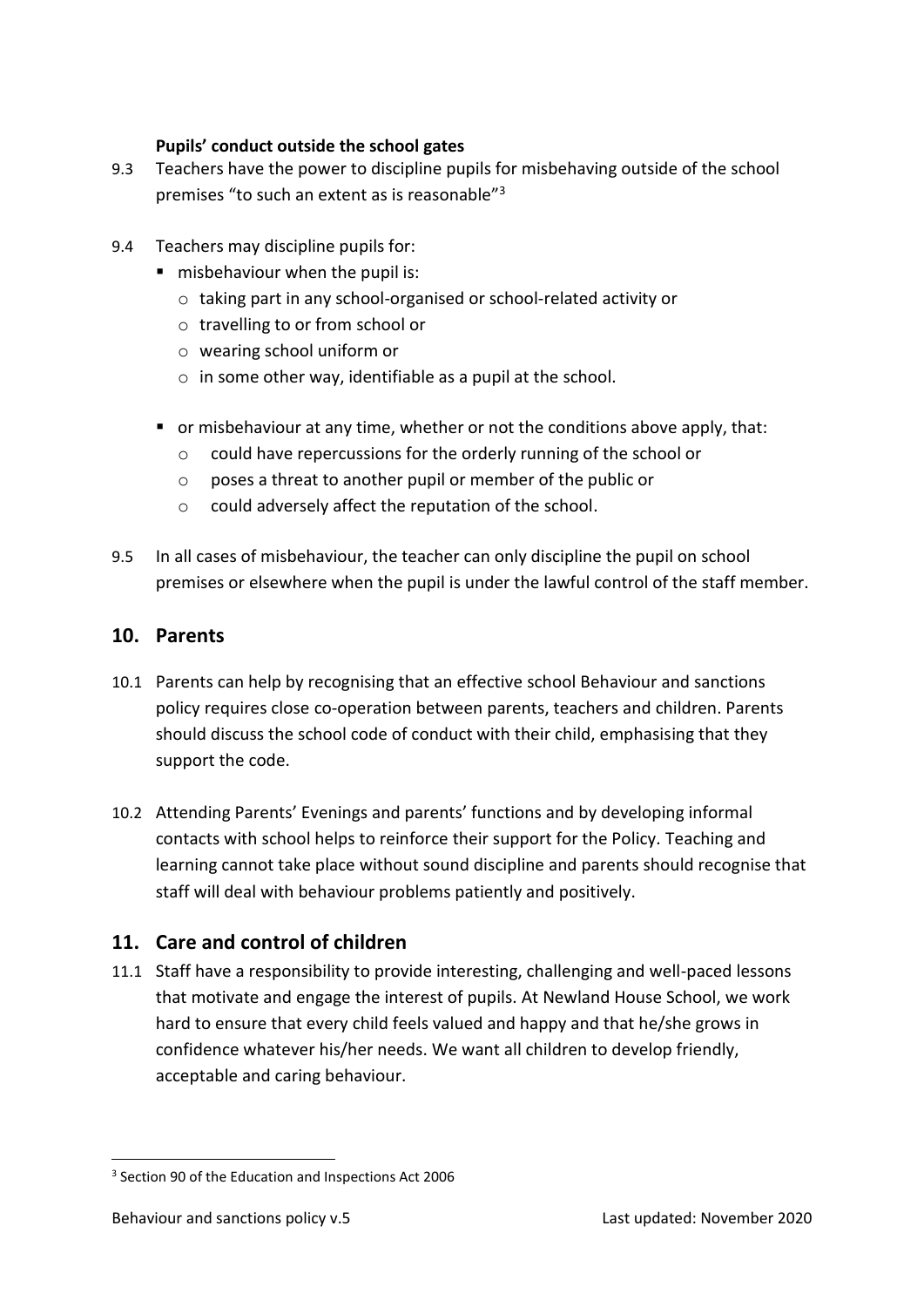- 11.2 Staff should always promote good behaviour through praise and rewards. Staff should never chastise a child physically.
- 11.3 If there is a need for sanctions, the following may be invoked, depending on circumstances and appropriate to age:
	- redirect to another activity
	- $\blacksquare$  talk to the child discuss what has happened
	- discussion in groups or whole class
	- move the child from the group to work on his/her own
	- repeat work
	- miss part of lunch break (but must be supervised)
	- parental involvement
	- daily report
	- sanctions as previously laid out in this policy.

#### **Challenging behaviour**

- 11.4 Challenging behaviour can take the form of verbal abuse, physical abuse, assault, defiant refusal, and absconding.
- 11.5 Serious incidents are recorded on an Incident Form on 3SYS *see Appendix 2.*

#### <span id="page-12-0"></span>**Physical Intervention**

- 11.6 If a child attacks another child or adult violently and refuses to calm down, then physical restraint is necessary. All members of school staff have a legal power to use reasonable force<sup>4</sup> when absolutely necessary and Appendix 1 sets out further information about this.
- 11.7 The child is removed and taken to a member of the Senior Leadership Team (SLT), who contacts the child's parents within 24 hours and records of the incident will be kept.
- 11.8 An Incident Form is completed, and the situation discussed with the Head or Deputy Head, who will work with the member of staff and parents to devise an action plan to meet that child's and the school's needs. This might include the involvement of other agencies such as Social Services or Psychological expertise.
- 11.9 Under section 131 of the School Standards and framework 1998, corporal punishment is prohibited in all school and is a criminal offence. Under no circumstances will the threat of corporal punishment be used at Newland House School.

<sup>4</sup> Section 93, Education and Inspections Act 2006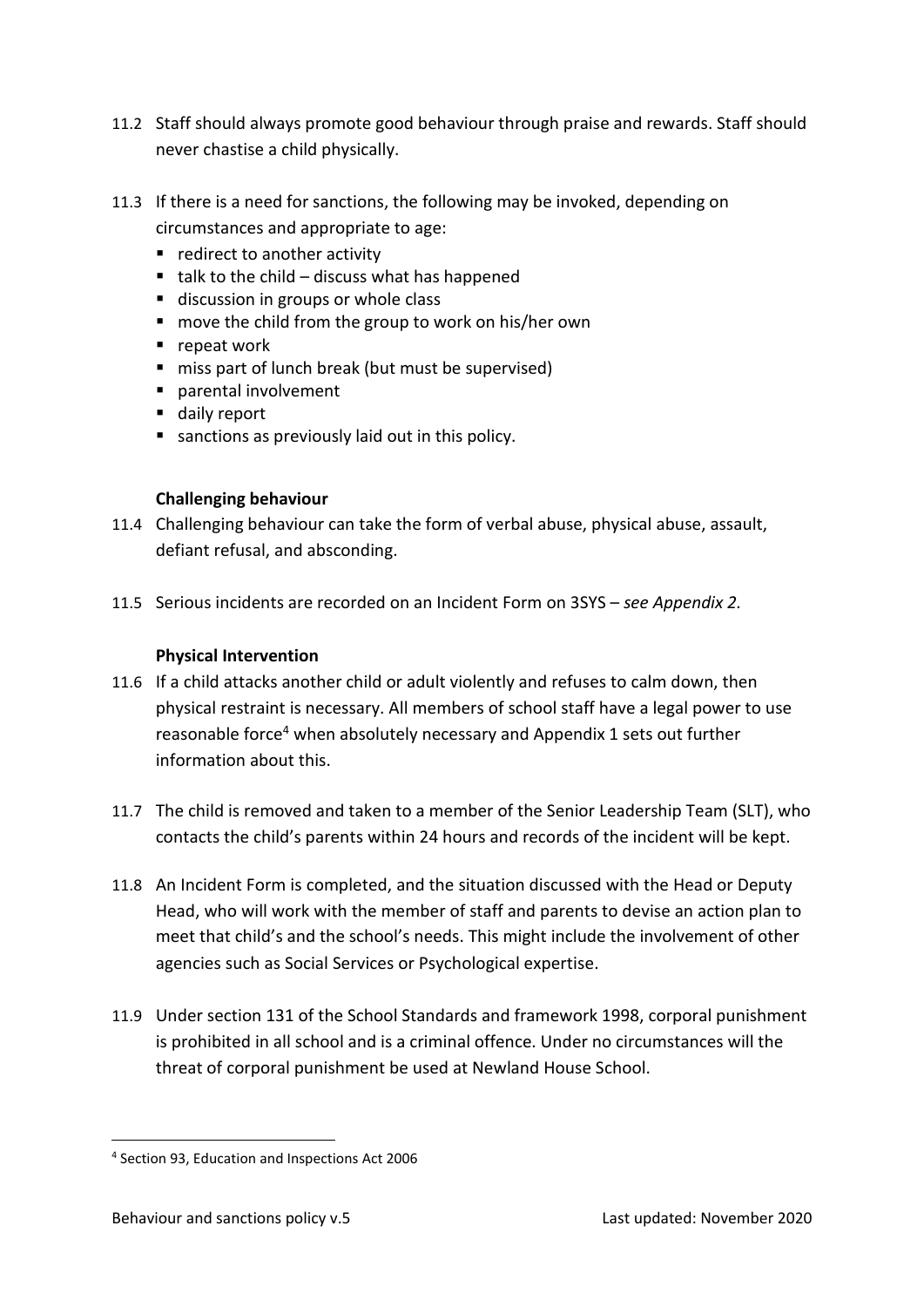# <span id="page-13-0"></span>**12. Incident form**

- 12.1 This is used to record:
	- any incidents involving a child, or anyone employed in school, resulting in personal injury or damage to property
	- loss, theft, or damage to property
	- any other incidents or matters of a serious nature.
- 12.2 These incidents are ones that might give rise to disciplinary or legal action or become a matter of public interest.
- 12.3 Incident Forms should be used to record all details and are available on 3SYS see *Appendix 2***.** An email alert of an incident is sent to the Deputy Head (Prep) or the Head of Pre-Prep who then liaise with the person who raised the incident and monitor the pattern of behaviour.

#### <span id="page-13-1"></span>**13. Further information**

13.1 This policy will be reviewed every academic year or sooner if changes to legislation, compliance requirements or good practice dictate and will be publicised annually with staff, parents and pupils.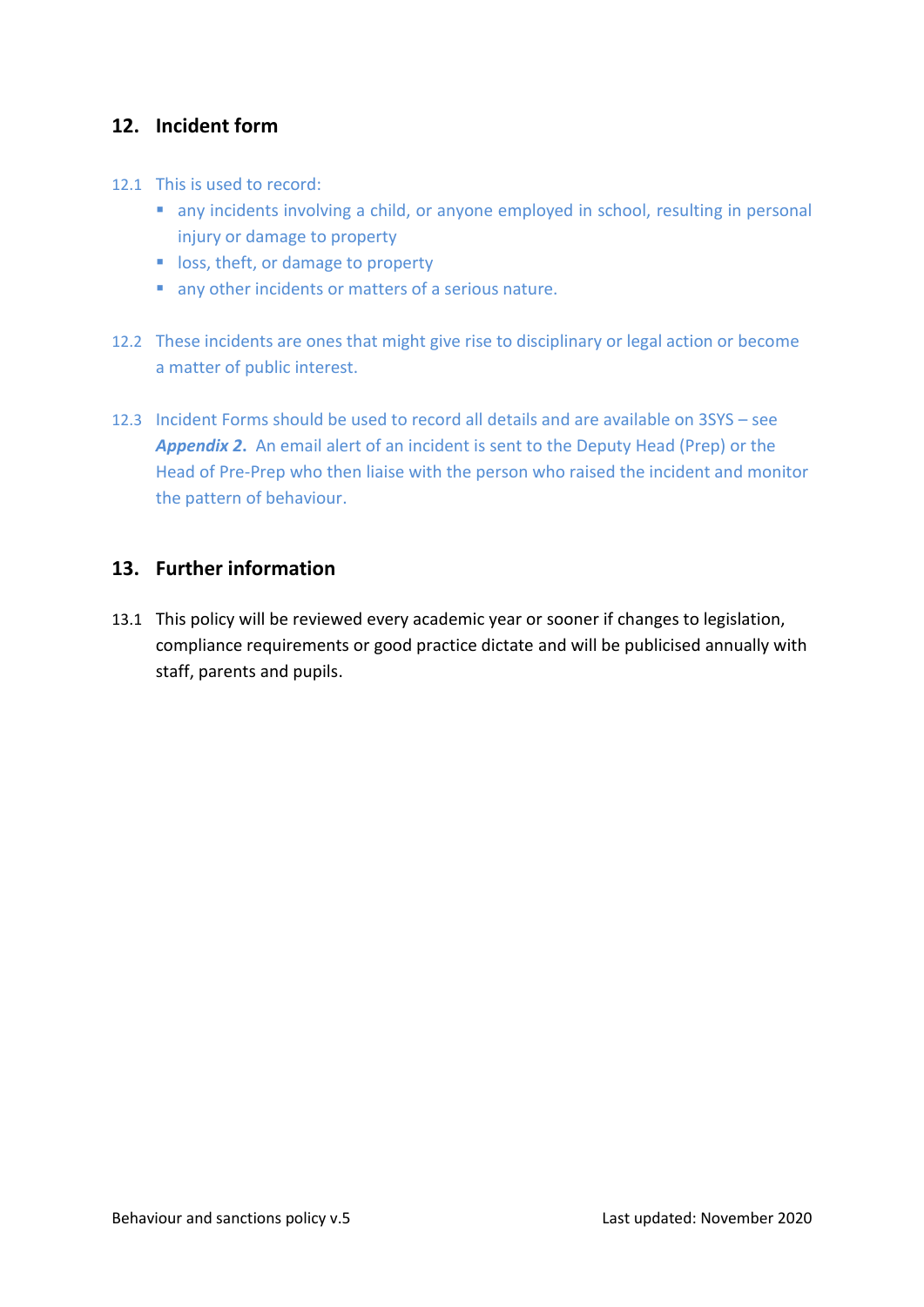# <span id="page-14-0"></span>**Appendix 1 - Reasonable force**

#### **What is reasonable force?**

- 1. The term 'reasonable force' covers the broad range of actions used by most teachers at some point in their career that involve a degree of physical contact with pupils.
- 2. Force is usually used either to control or restrain. This can range from guiding a pupil to safety by the arm through to more extreme circumstances such as breaking up a fight or where a student needs to be restrained to prevent violence or injury.
- 3. 'Reasonable in the circumstances' means using no more force than is needed.
- 4. As mentioned above, schools generally use force to control pupils and to restrain them.
- 5. Control means either passive physical contact, such as standing between pupils or blocking a pupil's path, or active physical contact such as leading a pupil by the arm out of a classroom.
- 6. Restraint means to hold back physically or to bring a pupil under control. It is typically used in more extreme circumstances, for example when two pupils are fighting and refuse to separate without physical intervention.
- 7. School staff should always try to avoid acting in a way that might cause injury, but in extreme cases it may not always be possible to avoid injuring the pupil.

#### **Who can use reasonable force?**

- All members of school staff have a legal power to use reasonable force<sup>[4](#page-12-0)</sup>
- This power applies to any member of staff at the school. It can also apply to people whom the Head has temporarily put in charge of pupils such as unpaid volunteers or parents accompanying students on a school organised visit.

#### **When can reasonable force be used?**

- Reasonable force can be used to prevent pupils from hurting themselves or others, from damaging property, or from causing disorder.
- In a school, force is used for two main purposes to control pupils or to restrain them.

The decision on whether or not to physically intervene is down to the professional judgement of the staff member concerned and should always depend on the individual circumstances.

The following list is not exhaustive but provides some examples of situations where reasonable force can and cannot be used.

Schools can use reasonable force to: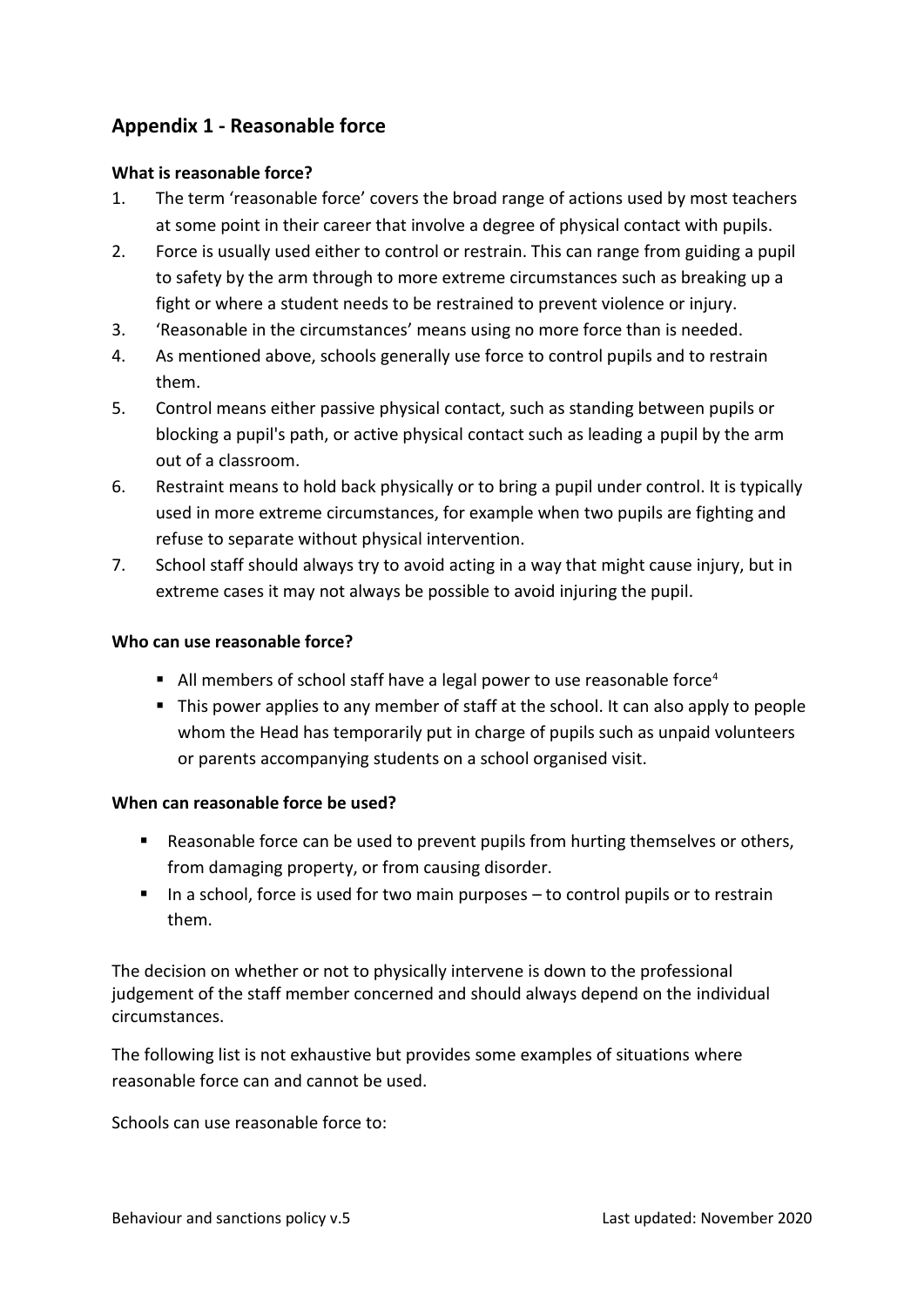- remove disruptive children from the classroom where they have refused to follow an instruction to do so
- prevent a pupil behaving in a way that disrupts a school event or a school trip or visit
- **E** prevent a pupil leaving the classroom where allowing the pupil to leave would risk their safety or lead to behaviour that disrupts the behaviour of others
- **E** prevent a pupil from attacking a member of staff or another pupil, or to stop a fight in the playground and
- Restrain a pupil at risk of harming themselves through physical outbursts.

Schools **cannot** use force as a punishment – this is **always** unlawful.